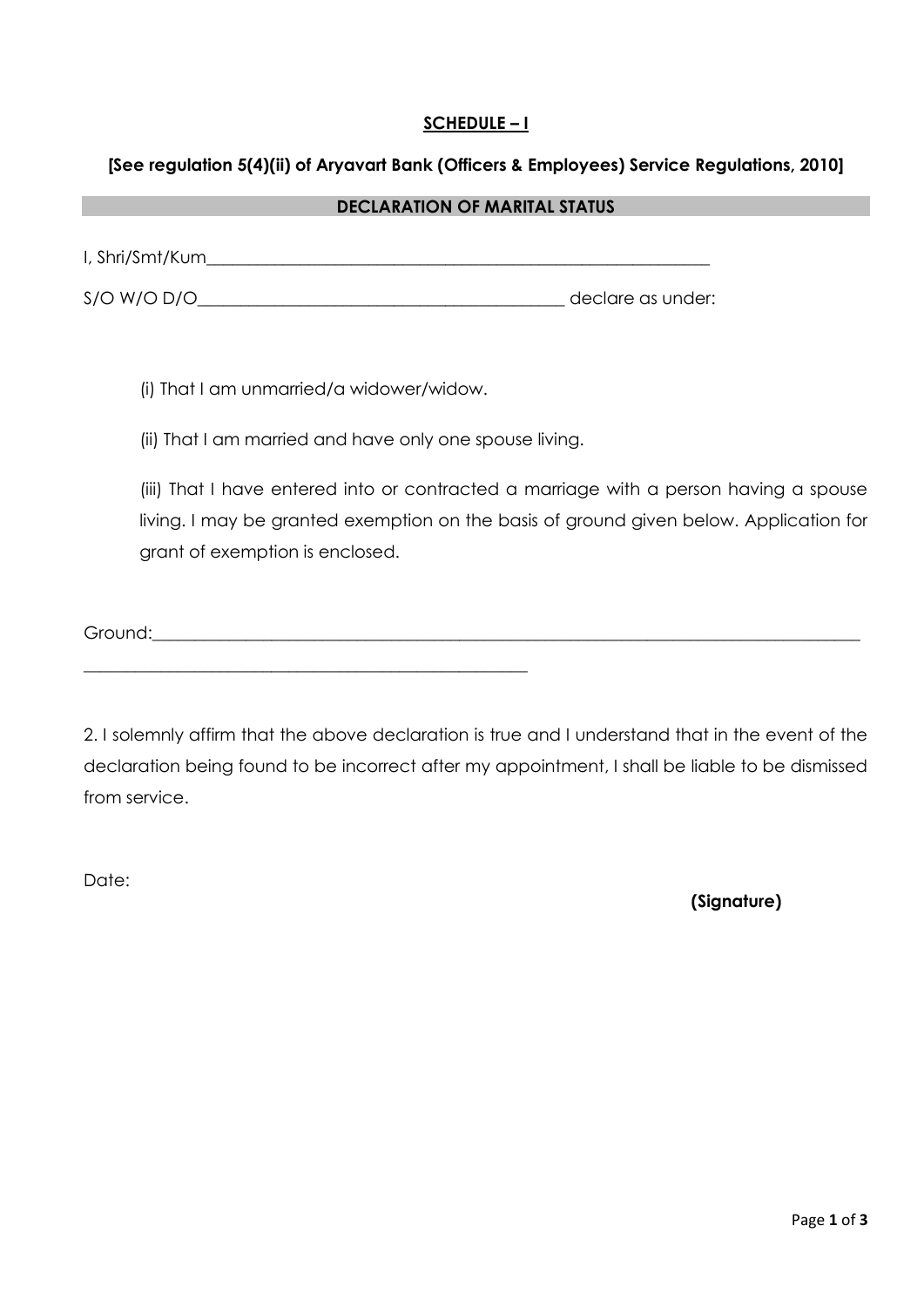# **SCHEDULE – II**

### **[See regulation 19 of Aryavart Bank (Officers & Employees) Service Regulations, 2010]**

#### **DECLARATION OF FIDELITY AND SECRECY**

I, \_\_\_\_\_\_\_\_\_\_\_\_\_\_\_\_\_\_\_\_\_\_\_\_\_\_, do hereby declare that I will faithfully, truly and to the best of my skill and ability execute and perform the duties required of me as officer or employee of the \_\_\_\_\_\_\_\_\_\_\_\_\_\_\_\_\_\_\_\_\_\_\_\_\_\_\_\_\_ Bank and which properly relate the office or position held by me in the said Bank.

I further declare that I will not divulge or allow to be divulged to any person not legally entitled there to any information relating to the affairs of the said Bank or to the affairs of any person having any dealing with the said Bank and nor will I allow any such person to inspect or have access to any books or documents or electronic records belonging to or in possession of the said Bank and relating to the business of the said Bank or the business of any person having any dealing with the said Bank.

Signature: \_\_\_\_\_\_\_\_\_\_\_\_\_\_\_\_\_\_\_\_\_

Name in full: \_\_\_\_\_\_\_\_\_\_\_\_\_\_\_\_\_\_\_

Designation: \_\_\_\_\_\_\_\_\_\_\_\_\_\_\_\_\_\_\_

| (Signed before me)              |  |
|---------------------------------|--|
| Signature: __________________   |  |
| Name in full: _________________ |  |
|                                 |  |
| Place :____________             |  |
| Date : ___________              |  |